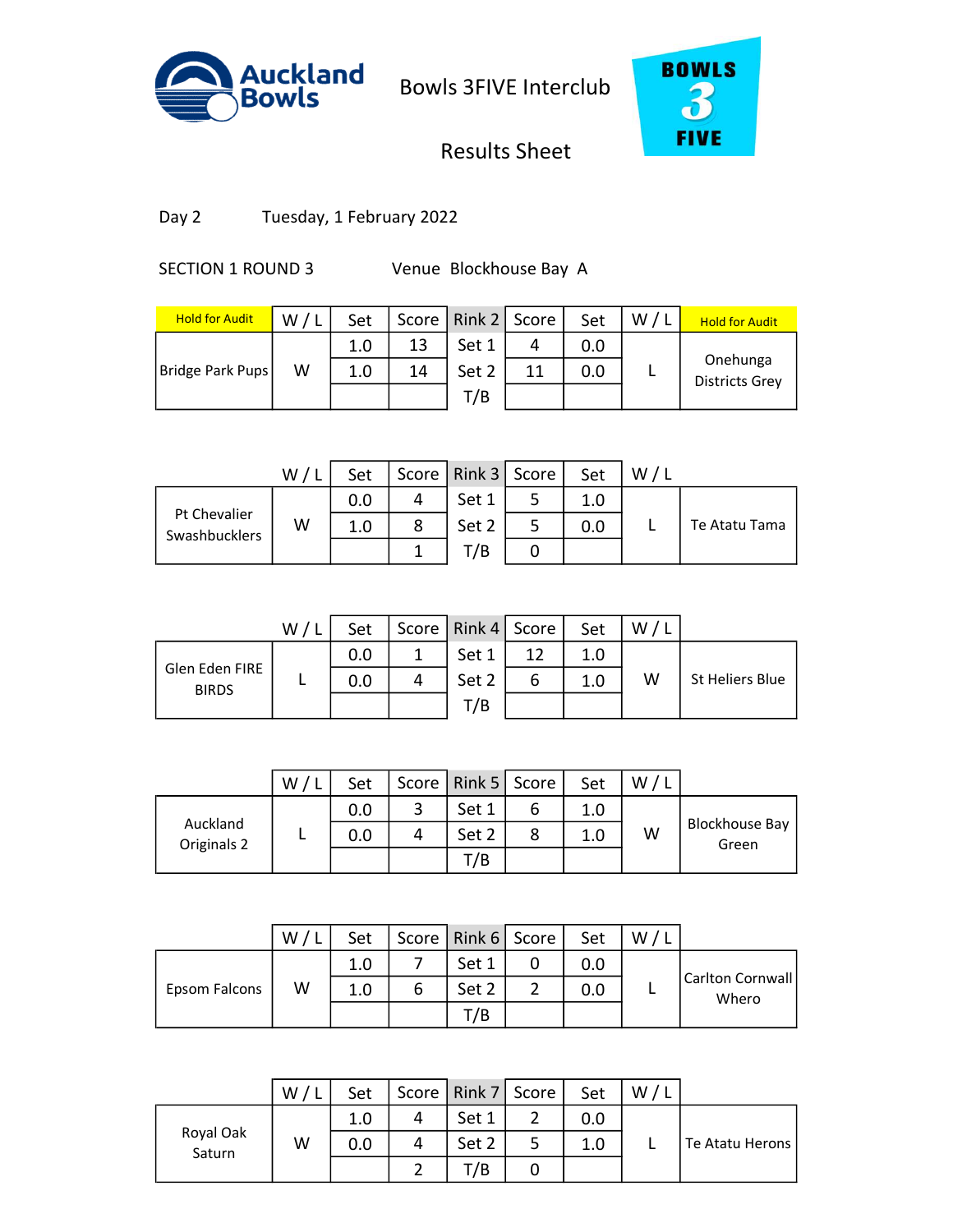



# Results Sheet

Day 2 Tuesday, 1 February 2022

SECTION 2 ROUND 3 Venue Auckland B

|                       | W/1 | Set |    | Score   Rink 2   Score |   | Set | W |                           |
|-----------------------|-----|-----|----|------------------------|---|-----|---|---------------------------|
|                       |     | 0.0 | ર  | Set 1                  | 4 | 1.0 |   |                           |
| <b>Balmoral White</b> |     | 1.0 | 13 | Set 2                  |   | 0.0 | W | Carlton Cornwall<br>White |
|                       |     |     |    | T/B                    |   |     |   |                           |
|                       |     |     |    |                        |   |     |   |                           |

|                 | W/l | Set | Score   Rink 3   Score |   | Set | W/L |                         |
|-----------------|-----|-----|------------------------|---|-----|-----|-------------------------|
|                 |     | 0.0 | Set 1                  | q | 1.0 |     |                         |
| Te Atatu Tarara |     | 0.0 | Set 2                  |   | 1.0 | W   | Auckland<br>Originals 3 |
|                 |     |     | T/B                    |   |     |     |                         |

|                             | W/1 | Set |   | Score   Rink 4   Score |   | Set | W, |                 |
|-----------------------------|-----|-----|---|------------------------|---|-----|----|-----------------|
|                             |     | 0.0 |   | Set 1                  |   | 1.0 |    |                 |
| Onehunga<br>Districts White |     | 1.0 | 8 | Set 2                  | 6 | 0.0 | w  | Glen Eden Flame |
|                             |     |     |   | T/B                    |   |     |    |                 |
|                             |     |     |   |                        |   |     |    |                 |

|                         | W | Set |   | Score   Rink 5   Score | Set | W |                                 |
|-------------------------|---|-----|---|------------------------|-----|---|---------------------------------|
|                         |   | 0.0 |   | Set 1                  | 1.0 |   |                                 |
| Auckland<br>Originals 5 | W | 1.0 | 4 | Set 2                  | 0.0 |   | Pt Chevalier Jack  <br>Sparrows |
|                         |   |     |   | T/B                    |     |   |                                 |

|              | W/L | Set |   | Score   Rink 6   Score |   | Set | W/L |                  |
|--------------|-----|-----|---|------------------------|---|-----|-----|------------------|
|              |     | 0.0 |   | Set 1                  |   | 1.0 |     |                  |
| Epsom Eagles | W   | 1.0 | 4 | Set 2                  |   | 0.0 |     | Royal Oak Falcon |
|              |     |     |   | T/B                    | U |     |     |                  |
|              |     |     |   |                        |   |     |     |                  |

| W/L | Set | Score |       | Score | Set | W / I |  |
|-----|-----|-------|-------|-------|-----|-------|--|
|     |     |       | Set 1 |       |     |       |  |
|     |     |       | Set 2 |       |     |       |  |
|     |     |       | T/B   |       |     |       |  |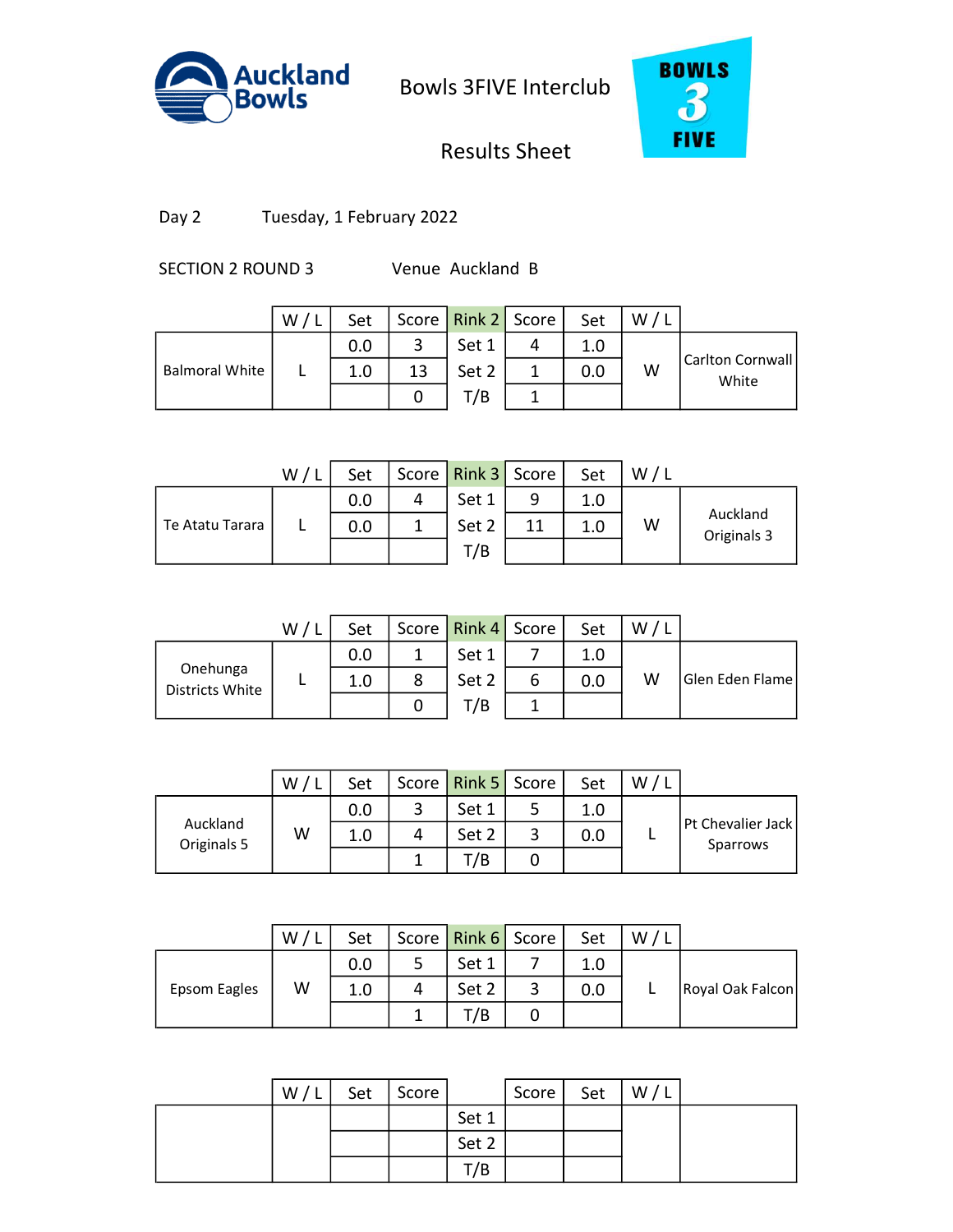



# Results Sheet

Day 2 Tuesday, 1 February 2022

SECTION 3 ROUND 3 Venue Auckland A

|                      | W / L | Set |   | Score   Rink 2   Score |   | Set | W/I |                      |
|----------------------|-------|-----|---|------------------------|---|-----|-----|----------------------|
|                      |       | 0.0 |   | Set 1                  | 4 | 1.0 |     |                      |
| Te Atatu<br>Roosters |       | 0.0 | 3 | Set 2                  | 4 | 1.0 | W   | <b>Balmoral Blue</b> |
|                      |       |     |   | T/B                    |   |     |     |                      |
|                      |       |     |   |                        |   |     |     |                      |

|                                     | W/I | Set |    | Score   Rink 3   Score |   | Set | W/L |                             |
|-------------------------------------|-----|-----|----|------------------------|---|-----|-----|-----------------------------|
|                                     |     | 0.0 |    | Set 1                  |   | 1.0 |     |                             |
| <b>Bridge Park</b><br><b>Sharks</b> | W   | 1.0 | 10 | Set 2                  | O | 0.0 |     | Glen Eden<br><b>PHOENIX</b> |
|                                     |     |     |    | T/B                    | U |     |     |                             |

|                         | W/1 | Set |   | Score   Rink 4   Score |   | Set     | W |                                   |
|-------------------------|-----|-----|---|------------------------|---|---------|---|-----------------------------------|
|                         |     | 0.5 | 8 | Set 1                  | 8 | 0.5     |   |                                   |
| Pt Chevalier<br>Pirates |     | 0.0 | າ | Set 2                  |   | $1.0\,$ | W | Carlton Cornwall <br><b>Black</b> |
|                         |     |     |   | T/B                    |   |         |   |                                   |
|                         |     |     |   |                        |   |         |   |                                   |

|                         | W | Set |   | Score   Rink 5   Score | Set | W |                               |
|-------------------------|---|-----|---|------------------------|-----|---|-------------------------------|
|                         |   | 1.0 | b | Set 1                  | 0.0 |   |                               |
| Auckland<br>Originals 4 | W | 1.0 | 9 | Set 2                  | 0.0 |   | <b>Blockhouse Bay</b><br>Blue |
|                         |   |     |   | T/B                    |     |   |                               |

|                | $W/$ ' | Set |   | Score   Rink 6   Score |   | Set | W/L |                                   |
|----------------|--------|-----|---|------------------------|---|-----|-----|-----------------------------------|
|                |        | 1.0 |   | Set 1                  |   | 0.0 |     |                                   |
| Papatoetoe Red | W      | 1.0 | 6 | Set 2                  | 4 | 0.0 |     | Onehunga<br><b>Districts Blue</b> |
|                |        |     |   | T/B                    |   |     |     |                                   |
|                |        |     |   |                        |   |     |     |                                   |

| W/L | Set | Score |       | Score | Set | W/1 |  |
|-----|-----|-------|-------|-------|-----|-----|--|
|     |     |       | Set 1 |       |     |     |  |
|     |     |       | Set 2 |       |     |     |  |
|     |     |       | T/B   |       |     |     |  |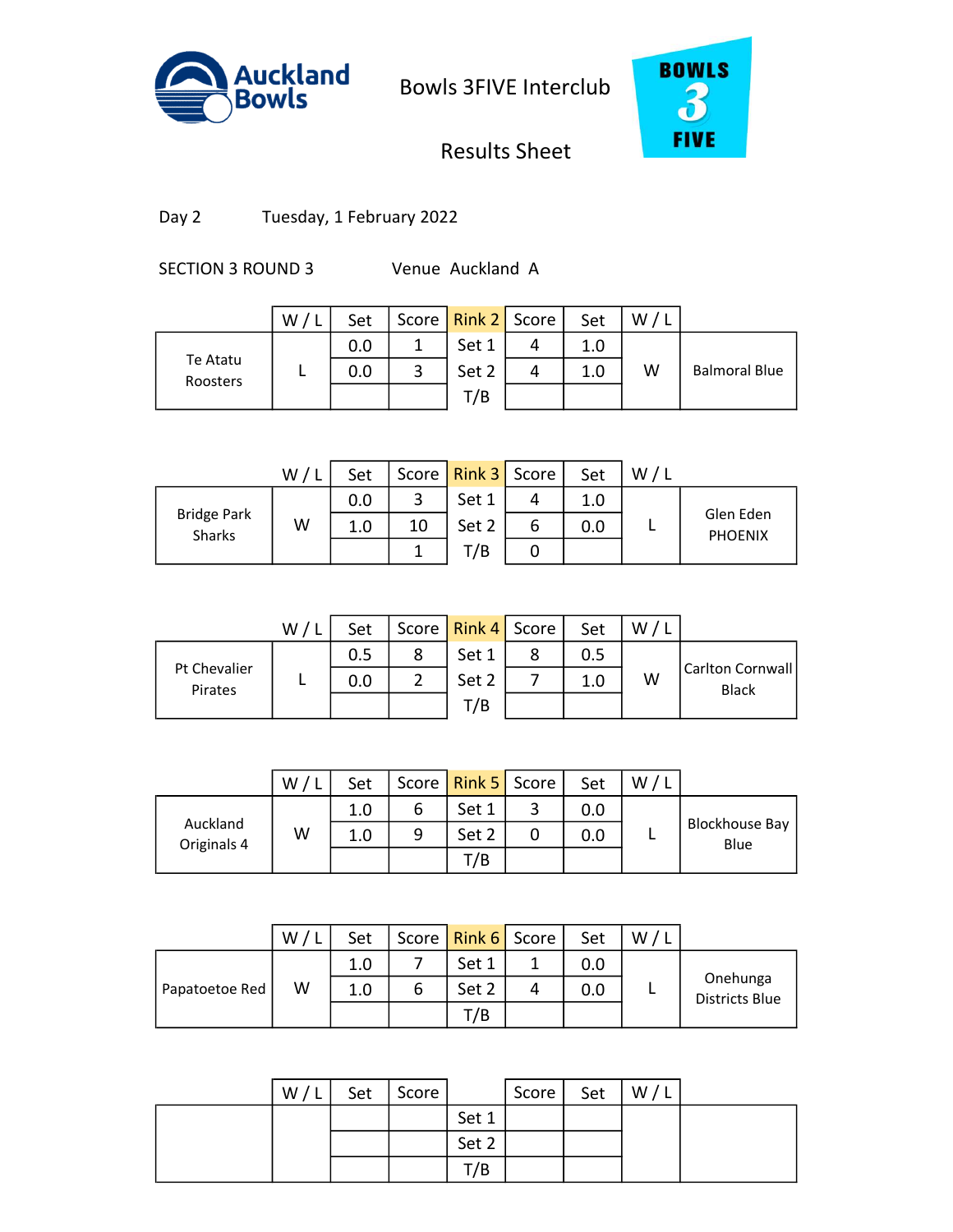



# Results Sheet

Day 2 Tuesday, 1 February 2022

SECTION 4 ROUND 3 Venue Glen Eden B

|                        | W/L | Set | Score   Rink 2   Score |   | Set | W/L |                 |
|------------------------|-----|-----|------------------------|---|-----|-----|-----------------|
|                        |     | 0.0 | Set 1                  | ь | 1.0 |     |                 |
| <b>Balmoral Silver</b> |     | 0.0 | Set 2                  |   | 1.0 | W   | Royal Oak Atlas |
|                        |     |     | T/B                    |   |     |     |                 |
|                        |     |     |                        |   |     |     |                 |

|                                       | W / | Set | Score   Rink 3   Score | Set | W |                         |
|---------------------------------------|-----|-----|------------------------|-----|---|-------------------------|
|                                       |     | 0.0 | Set 1                  | 1.0 |   |                         |
| Carlton Cornwall<br><b>Bumblebees</b> | W   | 1.0 | Set 2                  | 0.0 |   | Auckland<br>Originals 1 |
|                                       |     |     | T/B                    |     |   |                         |

|                                   | W/1 | Set |   | Score   Rink 4   Score |    | Set | W. |                 |
|-----------------------------------|-----|-----|---|------------------------|----|-----|----|-----------------|
|                                   |     | 0.0 |   | Set 1                  | 10 | 1.0 |    |                 |
| <b>Bridge Park</b><br>Hammerheads |     | 1.0 | 6 | Set 2                  | 4  | 0.0 | W  | St Heliers Gold |
|                                   |     |     |   | T/B                    |    |     |    |                 |
|                                   |     |     |   |                        |    |     |    |                 |

|                             | W | Set | Score   Rink 5   Score |    | Set | W |                |
|-----------------------------|---|-----|------------------------|----|-----|---|----------------|
| Onehunga<br>Districts Black |   | 0.0 | Set 1                  |    |     |   |                |
|                             |   | 0.0 | Set 2                  | 15 | 1.0 | w | Glen Eden HEAT |
|                             |   |     | T/B                    |    |     |   |                |

|                          | W/ | Set |   | Score   Rink 6   Score |   | Set | W |                 |
|--------------------------|----|-----|---|------------------------|---|-----|---|-----------------|
| Carlton Cornwall<br>Gold |    | 0.5 |   | Set 1                  |   | 0.5 |   |                 |
|                          |    | 0.0 | 3 | Set 2                  | o | 1.0 | w | Te Atatu Kotuke |
|                          |    |     |   | T/B                    |   |     |   |                 |
|                          |    |     |   |                        |   |     |   |                 |

| W/L | Set | Score |       | Score | Set | W/L |  |
|-----|-----|-------|-------|-------|-----|-----|--|
|     |     |       | Set 1 |       |     |     |  |
|     |     |       | Set 2 |       |     |     |  |
|     |     |       | T/B   |       |     |     |  |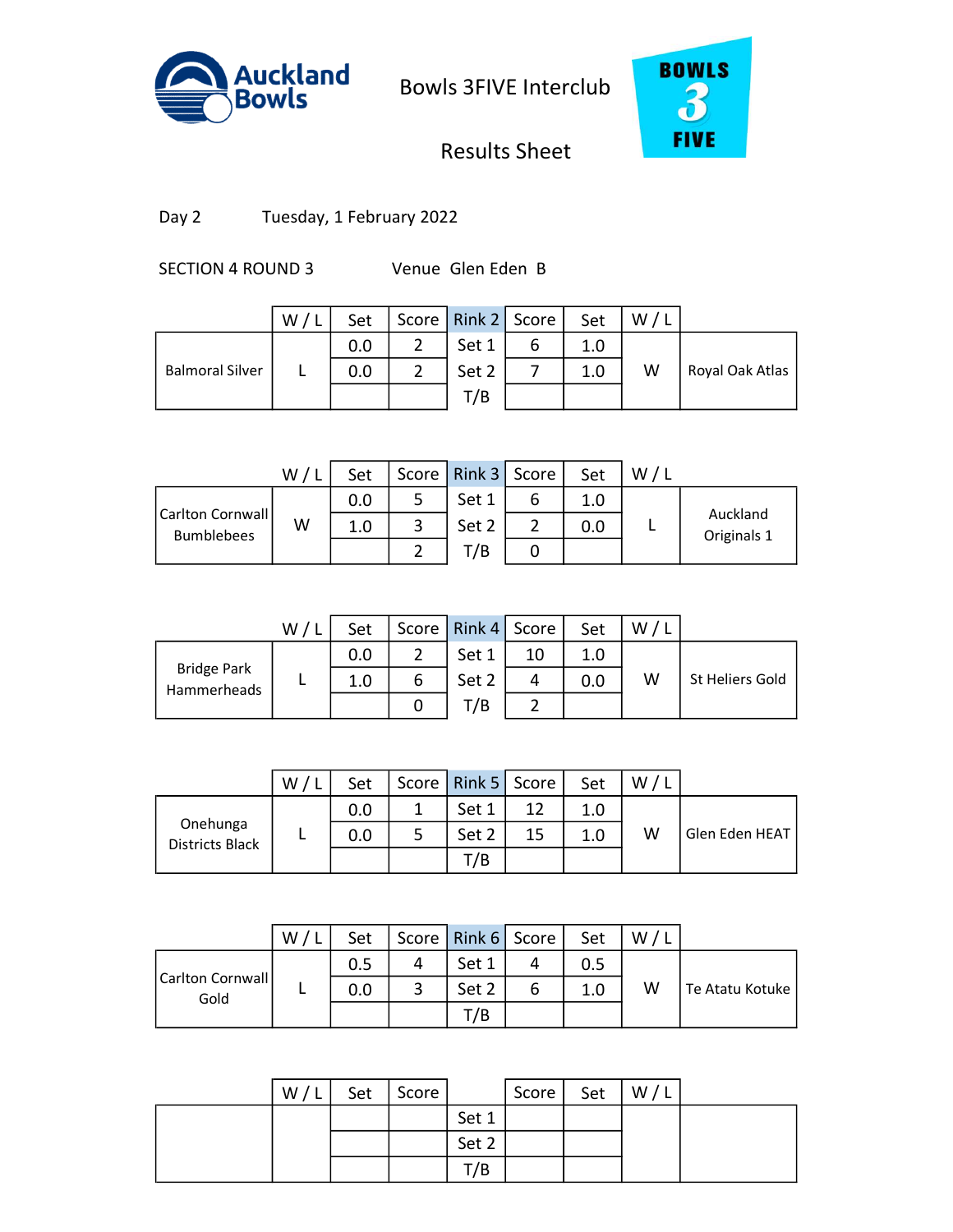



# Results Sheet

Day 2 Tuesday, 1 February 2022

SECTION 1 ROUND 4 Venue Blockhouse Bay A

|                 | W / I | Set |   | Score   Rink 2   Score | Set | W |                                |
|-----------------|-------|-----|---|------------------------|-----|---|--------------------------------|
|                 |       | 1.0 | 6 | Set 1                  | 0.0 |   |                                |
| St Heliers Blue | W     | 1.0 | 6 | Set 2                  | 0.0 |   | <b>Blockhouse Bay</b><br>Green |
|                 |       |     |   | T/B                    |     |   |                                |
|                 |       |     |   |                        |     |   |                                |

|                  | W / I | Set |    | Score   Rink 3   Score |   | Set | W |               |
|------------------|-------|-----|----|------------------------|---|-----|---|---------------|
|                  |       | 0.0 |    | Set 1                  | ັ | 1.0 |   |               |
| Bridge Park Pups |       | 1.0 | 14 | Set 2                  |   | 0.0 | W | Epsom Falcons |
|                  |       |     |    | T/B                    |   |     |   |               |

|                                   | W/ | Set |   | Score   Rink 4   Score |   | Set | W |                            |
|-----------------------------------|----|-----|---|------------------------|---|-----|---|----------------------------|
|                                   |    | 0.0 | າ | Set 1                  | 9 | 1.0 |   |                            |
| Onehunga<br><b>Districts Grey</b> |    | 1.0 | 9 | Set 2                  |   | 0.0 | W | Carlton Cornwall <br>Whero |
|                                   |    |     |   | T/B                    |   |     |   |                            |
|                                   |    |     |   |                        |   |     |   |                            |

|               | W | Set |   | Score   Rink 5   Score |    | Set | W |                     |
|---------------|---|-----|---|------------------------|----|-----|---|---------------------|
|               |   | 0.0 |   | Set 1                  | q  | 1.0 |   |                     |
| Te Atatu Tama |   | 0.0 | 4 | Set 2                  | 12 |     | W | Royal Oak<br>Saturn |
|               |   |     |   | T/B                    |    |     |   |                     |

|                               | W/1 | Set |    | Score   Rink 6   Score | Set | W |                 |
|-------------------------------|-----|-----|----|------------------------|-----|---|-----------------|
| Pt Chevalier<br>Swashbucklers |     | 1.0 | 12 | Set 1                  | 0.0 |   |                 |
|                               | W   | 1.0 |    | Set 2                  | 0.0 |   | Te Atatu Herons |
|                               |     |     |    | T/B                    |     |   |                 |
|                               |     |     |    |                        |     |   |                 |

|                                | W | Set |   | Score   Rink 7   Score |   | Set | W |                         |
|--------------------------------|---|-----|---|------------------------|---|-----|---|-------------------------|
|                                |   | 0.0 | 2 | Set 1                  | o | 1.0 |   |                         |
| Glen Eden FIRE<br><b>BIRDS</b> | W | 1.0 | 8 | Set 2                  |   | 0.0 | − | Auckland<br>Originals 2 |
|                                |   |     |   | T/B                    | U |     |   |                         |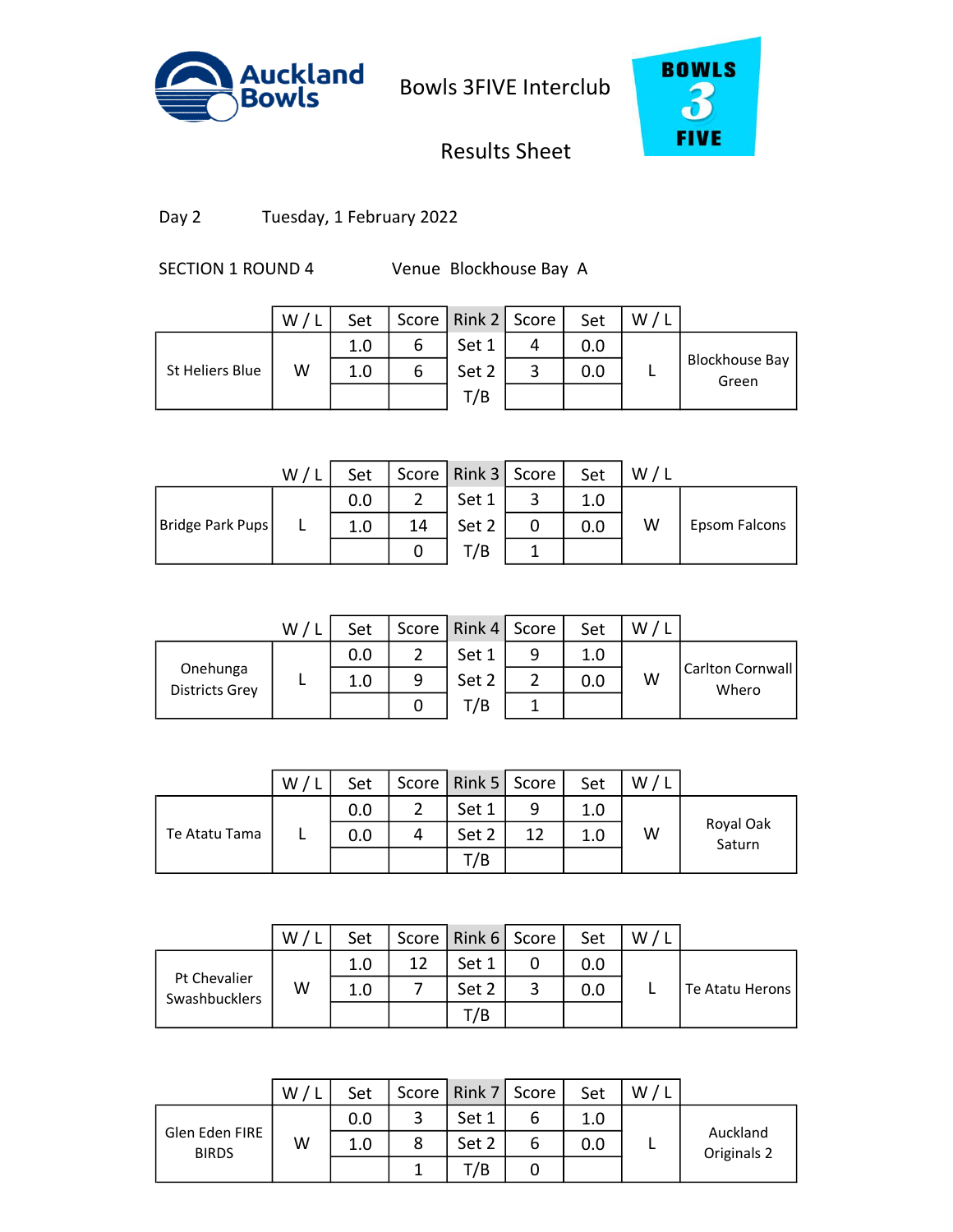



# Results Sheet

Day 2 Tuesday, 1 February 2022

SECTION 2 ROUND 4 Venue Auckland B

|                         | W/L | Set |   | Score   Rink 2   Score |   | Set | W |              |
|-------------------------|-----|-----|---|------------------------|---|-----|---|--------------|
|                         |     | 1.0 | 8 | Set 1                  |   | 0.0 |   |              |
| Auckland<br>Originals 3 | W   | 0.0 | 5 | Set 2                  | 8 | 1.0 |   | Epsom Eagles |
|                         |     |     |   | T/B                    |   |     |   |              |
|                         |     |     |   |                        |   |     |   |              |

|                         | W / I | Set |   | Score   Rink 3   Score |   | Set | W |                  |
|-------------------------|-------|-----|---|------------------------|---|-----|---|------------------|
|                         |       | 1.0 | 4 | Set 1                  | ٮ | 0.0 |   |                  |
| Auckland<br>Originals 5 | W     | 1.0 | 4 | Set 2                  |   | 0.0 |   | Royal Oak Falcon |
|                         |       |     |   | T/B                    |   |     |   |                  |

|                                 | W/1 | Set |   | Score   Rink 4   Score |   | Set     | W. |                           |
|---------------------------------|-----|-----|---|------------------------|---|---------|----|---------------------------|
|                                 |     | 0.0 |   | Set 1                  | 9 | 1.0     |    |                           |
| Pt Chevalier Jack  <br>Sparrows |     | 0.0 | 4 | Set 2                  | 9 | $1.0\,$ | W  | Carlton Cornwall<br>White |
|                                 |     |     |   | T/B                    |   |         |    |                           |
|                                 |     |     |   |                        |   |         |    |                           |

|                       | W | Set |   | Score   Rink 5   Score | Set | W |                             |
|-----------------------|---|-----|---|------------------------|-----|---|-----------------------------|
|                       |   | 1.0 |   | Set 1                  | 0.0 |   |                             |
| <b>Balmoral White</b> | W | 0.0 | 4 | Set 2                  | 1.0 |   | Onehunga<br>Districts White |
|                       |   |     |   | T/B                    |     |   |                             |

|                 | W/ | Set |    | Score   Rink 6   Score | Set | W |                 |
|-----------------|----|-----|----|------------------------|-----|---|-----------------|
|                 |    | 0.0 |    | Set 1                  | 1.0 |   |                 |
| Te Atatu Tarara |    | 1.0 | 11 | Set 2                  | 0.0 | W | Glen Eden Flame |
|                 |    |     |    | T/B                    |     |   |                 |
|                 |    |     |    |                        |     |   |                 |

| W/L | Set | Score |       | Score | Set | W/L |  |
|-----|-----|-------|-------|-------|-----|-----|--|
|     |     |       | Set 1 |       |     |     |  |
|     |     |       | Set 2 |       |     |     |  |
|     |     |       | T/B   |       |     |     |  |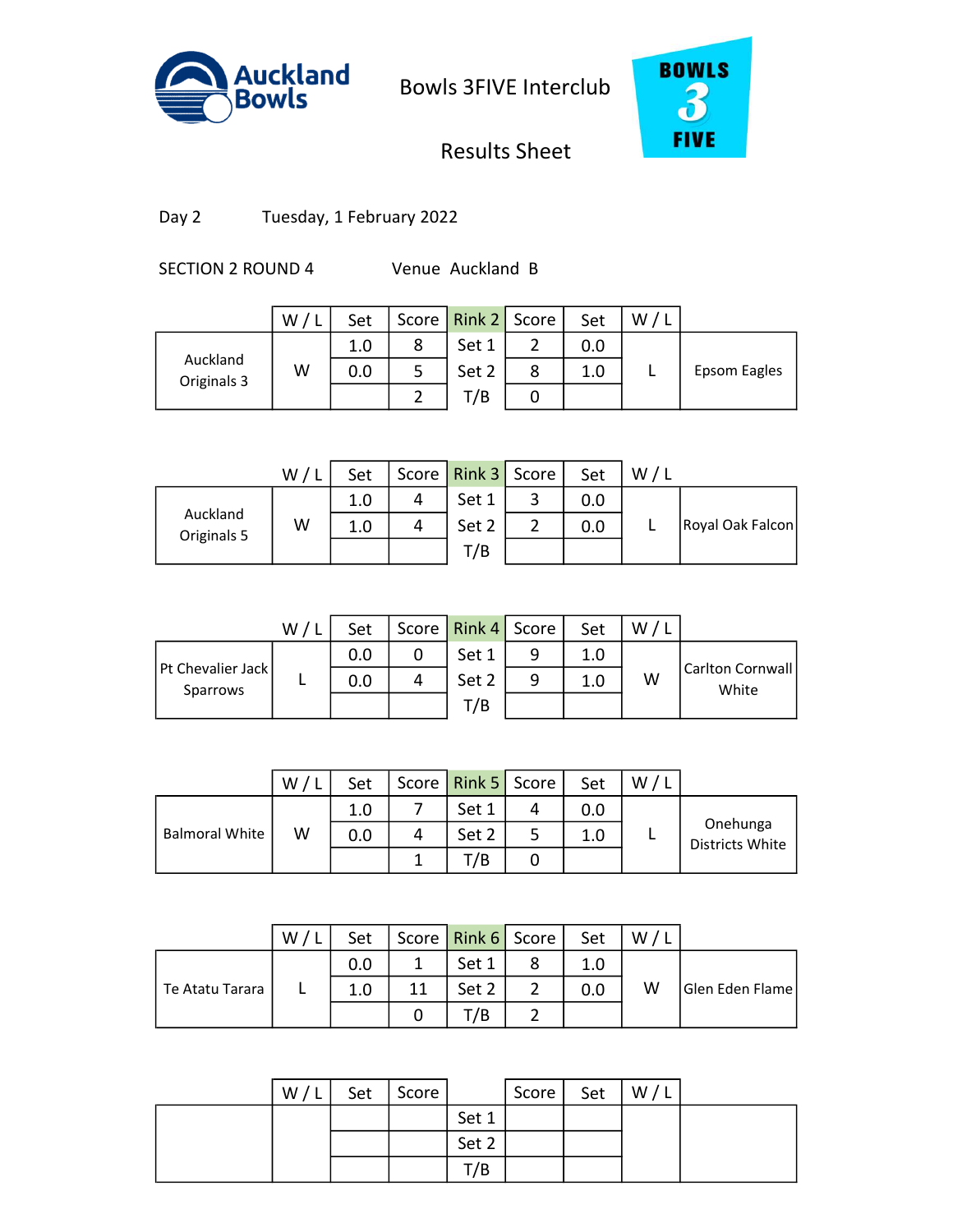



# Results Sheet

Day 2 Tuesday, 1 February 2022

SECTION 3 ROUND 4 Venue Auckland A

|                             | W/L | Set |   | Score   Rink 2   Score |    | Set | W/1 |                |
|-----------------------------|-----|-----|---|------------------------|----|-----|-----|----------------|
|                             |     | 0.0 |   | Set 1                  | 12 | 1.0 |     |                |
| Glen Eden<br><b>PHOENIX</b> |     | 0.0 | 0 | Set 2                  | 14 | 1.0 | W   | Papatoetoe Red |
|                             |     |     |   | T/B                    |    |     |     |                |
|                             |     |     |   |                        |    |     |     |                |

|                         | W/ | Set | Score   Rink 3   Score |   | Set | W |                            |
|-------------------------|----|-----|------------------------|---|-----|---|----------------------------|
|                         |    | 1.0 | Set 1                  | ر | 0.0 |   |                            |
| Auckland<br>Originals 4 | W  | 0.0 | Set 2                  |   | 1.0 |   | Onehunga<br>Districts Blue |
|                         |    |     | T/B                    |   |     |   |                            |

|                               | W / L | Set |   | Score   Rink 4   Score |   | Set | W. |                      |
|-------------------------------|-------|-----|---|------------------------|---|-----|----|----------------------|
|                               |       | 0.0 |   | Set 1                  |   | 1.0 |    |                      |
| <b>Blockhouse Bay</b><br>Blue |       | 0.0 | 6 | Set 2                  | 9 | 1.0 | W  | <b>Balmoral Blue</b> |
|                               |       |     |   | T/B                    |   |     |    |                      |
|                               |       |     |   |                        |   |     |    |                      |

|                      | W | Set |   | Score   Rink 5   Score | Set | W |                         |
|----------------------|---|-----|---|------------------------|-----|---|-------------------------|
|                      |   | 0.0 | ◠ | Set 1                  |     |   |                         |
| Te Atatu<br>Roosters |   | 0.0 |   | Set 2                  |     | W | Pt Chevalier<br>Pirates |
|                      |   |     |   | T/B                    |     |   |                         |

|                              | W/L | Set |   | Score   Rink 6   Score |   | Set | W |                                  |
|------------------------------|-----|-----|---|------------------------|---|-----|---|----------------------------------|
| <b>Bridge Park</b><br>Sharks |     | 0.0 |   | Set 1                  | ь | 1.0 |   |                                  |
|                              |     | 0.0 | 0 | Set 2                  |   | 1.0 | W | Carlton Cornwall<br><b>Black</b> |
|                              |     |     |   | T/B                    |   |     |   |                                  |
|                              |     |     |   |                        |   |     |   |                                  |

| W/L | Set | Score |       | Score | Set | W/L |  |
|-----|-----|-------|-------|-------|-----|-----|--|
|     |     |       | Set 1 |       |     |     |  |
|     |     |       | Set 2 |       |     |     |  |
|     |     |       | T/B   |       |     |     |  |